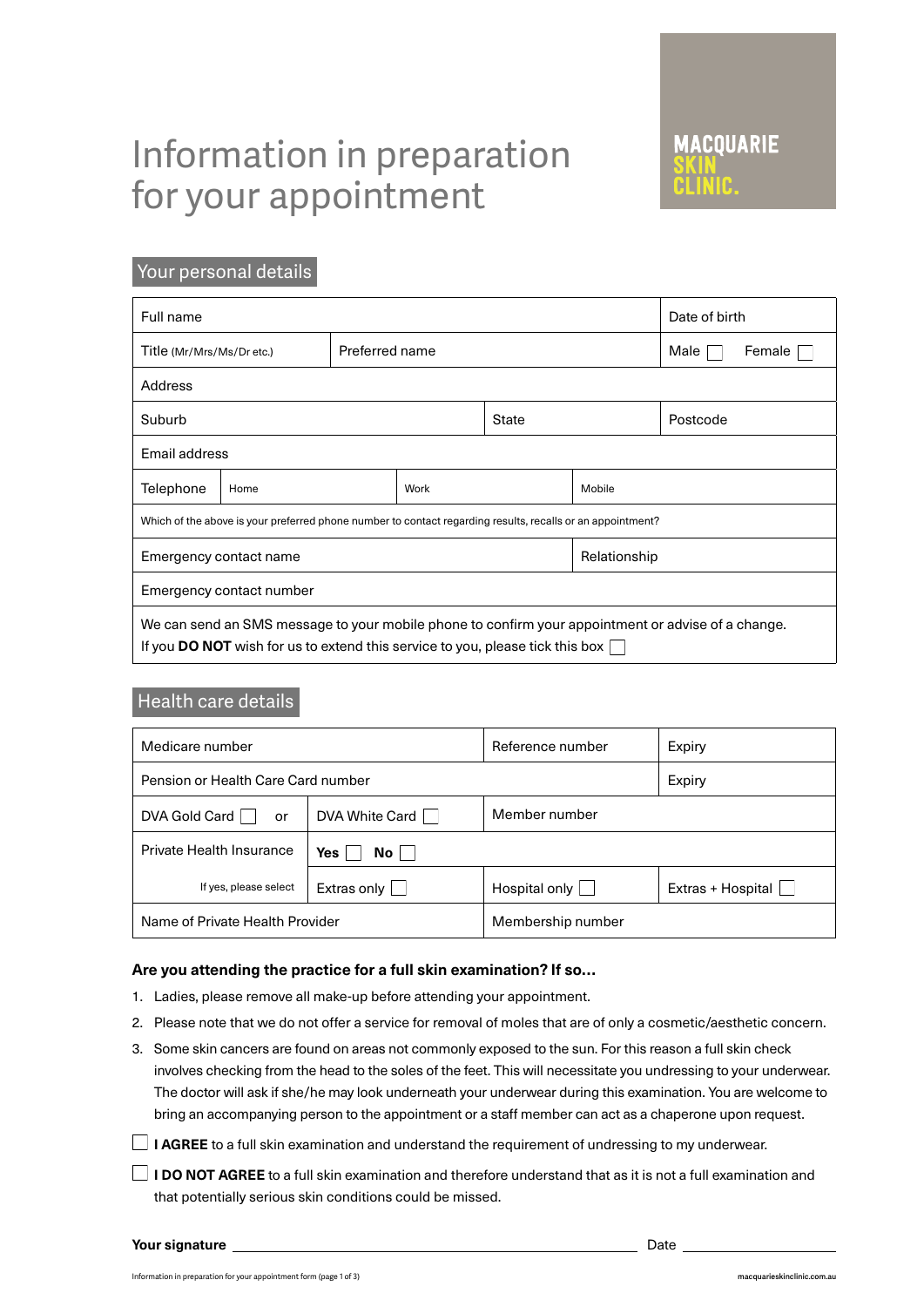# Personal medical history

| Name of usual GP                                                                                                                                                                                   |                                                                  |                                                            |                    |                           |                    |  |  |  |
|----------------------------------------------------------------------------------------------------------------------------------------------------------------------------------------------------|------------------------------------------------------------------|------------------------------------------------------------|--------------------|---------------------------|--------------------|--|--|--|
| Do you have a past history of skin cancer or suspicious lesions? Yes<br>No<br>Please list any treatment/surgery and approximate date of treatment                                                  |                                                                  |                                                            |                    |                           |                    |  |  |  |
| Date                                                                                                                                                                                               |                                                                  | Site of treatment/surgery (i.e. scalp, face, left leg etc) |                    | Performed by              |                    |  |  |  |
|                                                                                                                                                                                                    |                                                                  |                                                            |                    |                           |                    |  |  |  |
|                                                                                                                                                                                                    |                                                                  |                                                            |                    |                           |                    |  |  |  |
|                                                                                                                                                                                                    |                                                                  |                                                            |                    |                           |                    |  |  |  |
|                                                                                                                                                                                                    |                                                                  |                                                            |                    |                           |                    |  |  |  |
|                                                                                                                                                                                                    | Melanoma history in your family?                                 |                                                            | No<br>Yes          |                           |                    |  |  |  |
|                                                                                                                                                                                                    | Are you of Aboriginal or Torres Strait Islander origin?          |                                                            |                    | No<br>Yes                 |                    |  |  |  |
|                                                                                                                                                                                                    | Please tick the following for any history of:                    |                                                            |                    |                           |                    |  |  |  |
| Asthma                                                                                                                                                                                             |                                                                  | <b>Diabetes</b>                                            |                    | <b>Bleeding disorders</b> | Excessive bruising |  |  |  |
|                                                                                                                                                                                                    | Headaches                                                        |                                                            | <b>Blood clots</b> | Heart related problems    | Smoking __ per day |  |  |  |
|                                                                                                                                                                                                    | Please answer the following for any history of adverse reactions |                                                            |                    |                           |                    |  |  |  |
| Previous reaction to anaesthetics? Yes<br>No.                                                                                                                                                      |                                                                  |                                                            |                    |                           |                    |  |  |  |
| Previous reaction to other medications? Yes<br>No                                                                                                                                                  |                                                                  |                                                            |                    |                           |                    |  |  |  |
| Allergies? Yes<br>No<br>If yes, please provide details                                                                                                                                             |                                                                  |                                                            |                    |                           |                    |  |  |  |
|                                                                                                                                                                                                    |                                                                  |                                                            |                    |                           |                    |  |  |  |
|                                                                                                                                                                                                    |                                                                  |                                                            |                    |                           |                    |  |  |  |
|                                                                                                                                                                                                    |                                                                  |                                                            |                    |                           |                    |  |  |  |
|                                                                                                                                                                                                    | Previous severe reaction to adhesive tape etc? Yes               |                                                            |                    | No <sub>1</sub>           |                    |  |  |  |
|                                                                                                                                                                                                    | Previous reaction to antiseptic lotions or creams? Yes           |                                                            |                    | No <sub>1</sub>           |                    |  |  |  |
| Previous reaction to local anaesthetic agent? Yes<br>No <sub>1</sub>                                                                                                                               |                                                                  |                                                            |                    |                           |                    |  |  |  |
| Please list your current medications (including blood thinning medications such as Aspirin, Warfarin or Clopidegrol<br>as well as any over the counter medications such as Apririn or Glucosamine) |                                                                  |                                                            |                    |                           |                    |  |  |  |
|                                                                                                                                                                                                    |                                                                  |                                                            |                    |                           |                    |  |  |  |
|                                                                                                                                                                                                    |                                                                  |                                                            |                    |                           |                    |  |  |  |
|                                                                                                                                                                                                    |                                                                  |                                                            |                    |                           |                    |  |  |  |
|                                                                                                                                                                                                    |                                                                  |                                                            |                    |                           |                    |  |  |  |
|                                                                                                                                                                                                    |                                                                  |                                                            |                    |                           |                    |  |  |  |
|                                                                                                                                                                                                    |                                                                  |                                                            |                    |                           |                    |  |  |  |